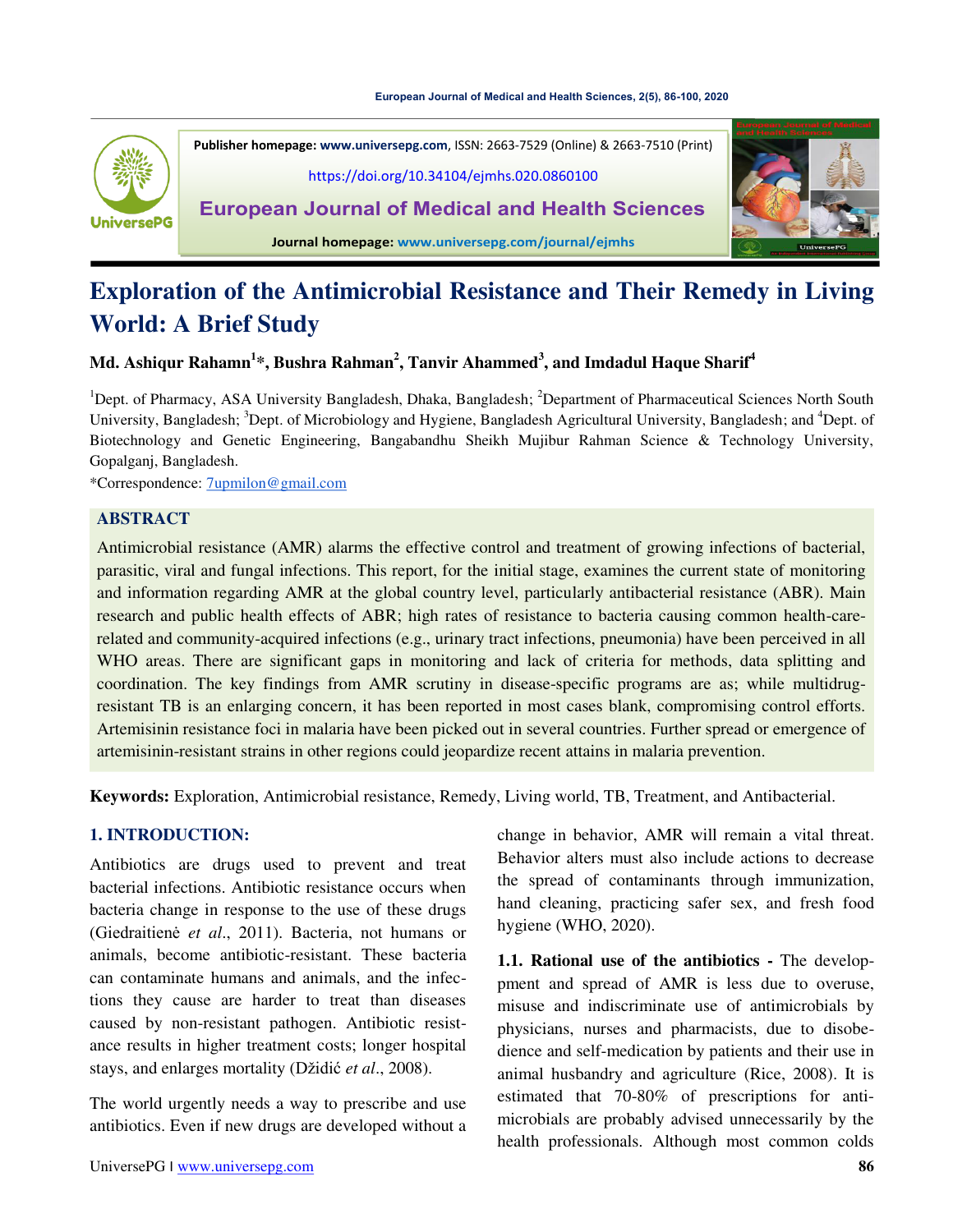and diarrhea episodes are primarily viral, antimicrobials are used indiscriminately. The causes of over-the-counter medications are often lack of confidence, peer pressure, patient stress, and pharmaceutical agency stress and a key driver of resistance to antimicrobial use. Poverty in antibiotics and useless quit access identified as a major cause of development (Rahman *et al*., 2019).

Another common cause of developmental impairment is improper diagnosis. In many cases adequately equipped diagnostic labora-tories force physicians to prescribe antibiotics in the vicinity, thus increasing the patient's chances of taking the wrong antibiotics. In addition, the ready availability of over-the-counter and sales promotion projects by pharmaceutical manufacturers also leads to the promotion of the use of Indus-Criminate, thereby increasing the likelihood of developing resistance. Counterfeit drugs also contribute to the development of resistance. This includes incorrect ingredients, or less active ingredients. In some cases, drug toxins can cause disability or even death. Media influence has also played a role in the development of resistance. Patients often demand or view antibiotics for their readings based on the demand for the disease (Li and Nikaido, 2004). It is detrimental in terms of increasing the cost of therapy, unnecessary adverse drug reactions, treatment failures, declining quality of care and the worst of these.

The bacterial infections that contribute the most to human death and illness are also the most obvious of the emerging AMR: diarrhea, respiratory infections, meningitis, sexually transmitted diseases, and hospital-acquired infections (Del Pozo and Patel, 2007). Some important 626NFI-2011examples include penicillin-resistant *Streptococcus pneumoniae*, vancomycin-resistant *Enterococci*, methicillin-resistant *Staphylococcus aureus* (Pucci and Dougherty, 2002), multi-resistant *Salmonella typhi*, *Shigella dysenteriae*, *Neisseria gonorrhea*, *Pseudomonas aeruginosa* (Schweizer, 2003; Sharma *et al*., 2014) and multiresistant *Mycobacterium tuberculosis*. The development of resistance to drugs commonly used to treat *P. falciparum* malaria is of particular concern, as is the emerging resistance to antiretroviral drugs.

**2. Mechanisms of** AMR **-** Anti-microbial resistance genes may be carried on the bacterial chromosome, plasmid, or transposons. Mechanisms of drug resistance fall into several broad categories, including drug inactivation/alteration, modification of drug binding sites/targets, changes in cell permeability resulting in reduced intracellular drug accumulation, and biofilm formation (Wilson, 2014).



**Fig 1:** Mechanisms of Antimicrobial resistance.

**2.1. Drug inactivation or alteration -** Many bacteria produce enzymes that irreversibly modify and inactivate the antibiotics, such as β-lactamases, aminoglycoside-modifying enzymes, or chloramphenicol acetyltransferases (Bush and Jacoby, 2010). One of the well-characterized enzymes is  $β$ -lactamases. They are highly prevalent and act by hydrolyzing the βlactam ring which is present in all β-lactams; thus, all penicillins, cephalosporins, monobactams, and carbapenems are essential to their activity β-lacta-mases are classified using two main classification systems: the Ambler scheme and the Bush-Jacoby-Medeiros system, which classifies the most clinically important β-lactamases as those produced by Gram-negative bacteria Ambler class A enzymes consist of penicillinase, cephalosporinase, broad-spectrum β-lactamases, extended-spectrum β-lactamases (ESBLs), and carbapenemases (Jacoby and Munoz-Price, 2005; Bonnet, 2004). They can inactivate penicillins (except temocillin), third-generation oxyimino-cephalosporins (e.g., cefta-zidime, cefotaxime, and ceftriaxone), aztreonam, cefamandole, cefoperazone, and methoxycephalosporins. Class A enzymes can also be inhibited by β-lactamase inhibitors, such as clavulanic acid, sulbactam, or tazobactam.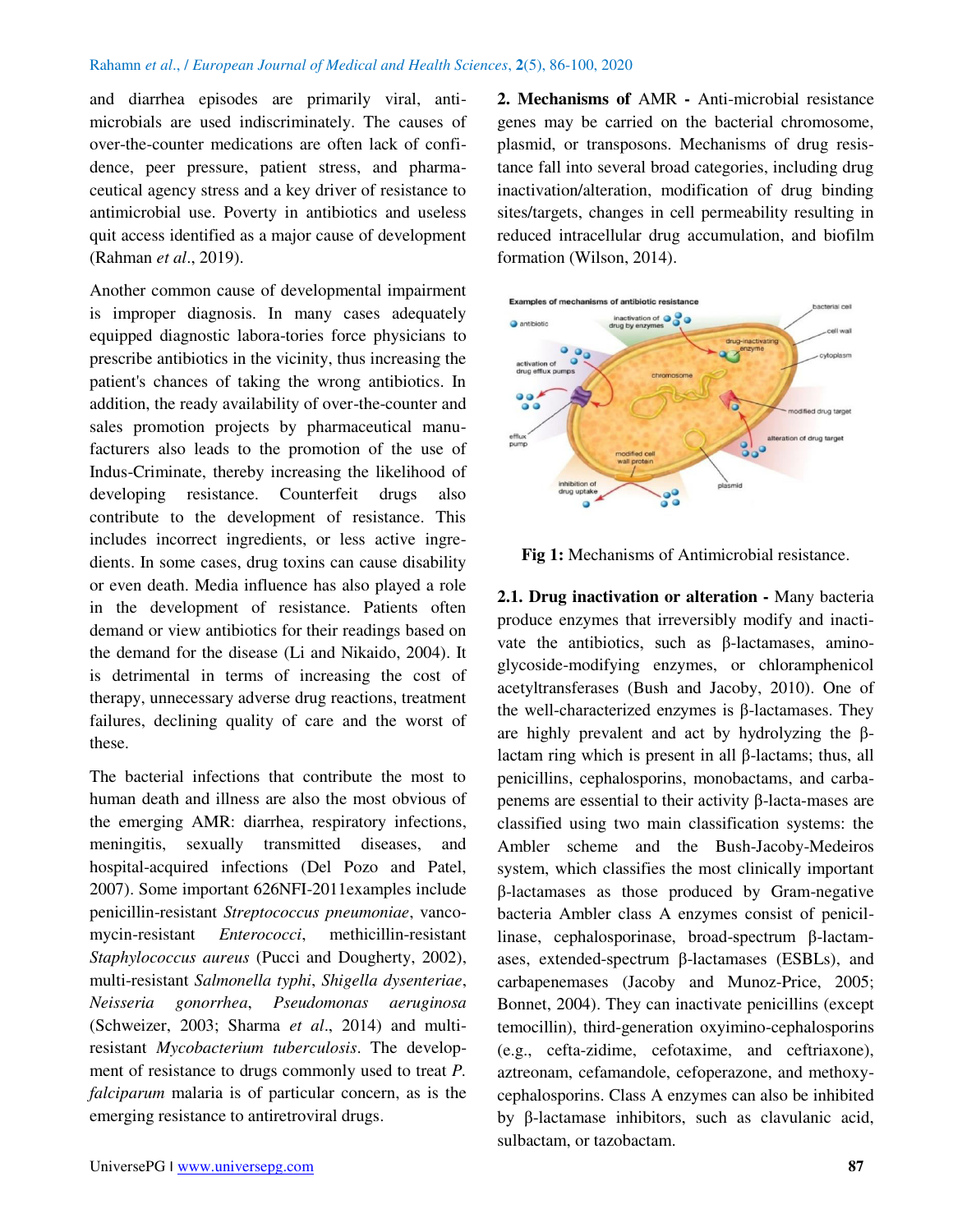The Emblar Class A group contains several notable enzymes, including ESBLs (mainly TM, SHV, and CTX-M type) and KPC. Tem-type enzymes were first identified in *E. coli* from Greek patients in 1965, after a patient named Temonira (Laverty *et al.,* 2014). Tem-1 is not only among the bacteria of the enterobacteriaceae family, it is also widespread in non-fermenting bacteria such as *Aruginosa*. Currently, TEM enzymes are among the most common group sulfidril variable (SHV) enzymes in *E. coli*, SHV-1 being the most clinically relevant and the most common representing *K. pneumonia*. The coding genes of TM and SHV enzymes have the highest mutation rates, resulting in a high level of diversity of enzyme types and thus increased antibiotic resistance. New *Timonia*, *Baumani* (Høiby *et al*., 2010) and CTX-MS have been detected in Escap germs including *Aruginosa* and *Enterobacter* species (Rice, 2010). Some of the highest prevalence and significant clinical impact are associated with the extended-spectrum β-lactamases in *K. pneumonia*. Carbapenemases are also prevalent in clinical bacterial isolates such as *K. pneumonia* such as KPC-1 that results in resistance to imipenem, meropenem, amoxicillin, piperacillin, ceftazidime, aztreonam, and ceftriaxone.

Ambler class B enzymes, or group 3 enzymes as classified by the Bush-Jacoby system include metalloβ-lactamases (MBLs), which require  $Zn^{2+}$  as a cofactor. Bacteria that produce these enzymes show resistance to all β-lactams, including penicillins, cephalosporins, carbapenems, and β-lactamase inhibitors, except aztreonam (Yong *et al*., 2009). Genes encoding MBLs are found in plasmids; therefore, they are easily transmitted to other microorganisms. The most common metallo-β-lactamases (MBLs) are imipenemase metallo-β-lactamases (IMP), Verona integron encoded metallo-β-lactamases (VIM), and the newly described New Delhi metallo-beta-lactamase-1 (NDM-1) enzymes. IMP-type MBLs have generally been found in *P. aeruginosa*, *K. pneumoniae*, *A. baumannii*, and *Enterobacter cloacae*, while VIMtype enzymes have been extracted mostly in *P. aeruginosa* and *A. baumannii*. NDM-1-type enzymes have been extracted from *K. pneumoniae* and *E. cloacae*. The Ambler class C group consists of several important enzymes, including penicillinase and cephalosporinase, such as AmpC β-lactamase, which results in low level resistance to narrow-spectrum cephalosporin drugs.



**Fig 2:** Drug inactivation or alteration process.

Chromosomally encoded ampicillin is usually Bacteria in the *P. aruginosae* and Enterobacteriaceae family are detected in such *Enterobacter* species where their production is usually very low and does not limit any clinically relevant resistance but may be uncontrollable during drug therapy. Nevertheless, the acquisition of transmissible plasmids from other bacteria can lead to the overproduction of AmpC βlactamase in some organisms ordinarily lacking the gene encoding for chromosomal AmpC, for example, *K. pneumonia*. The AmpC β-lactamases inactivate aztreonam, all penicillin, and most cephalosporins and are not susceptible to inhibition by most β-lactamases inhibitors except avibactam, a new non-β-lactam βlactamase inhibitor antibiotic (Jacoby, 2009). Ambilar class D contains types of enzymes such as oxacillin hydrolyzing enzyme (OXA) and the most popular members of this group, such as OXA-11, and OXA-14. OXA enzymes are identified as group 2D following the Bush-Jackbucky scheme, and almost all of these enzymes, except OXA-18, are resistant to βlactamase inhibitors. In addition, OXA-type carbapenimes are commonly found in the *Actinobacter Spp*. At specified *Baumani carbapinem* hydrolyzing OXA enzymes, which have low catalytic efficiency, together with purine removal and other antibiotic resistance mechanisms, may cause high resistance to carbapenems (Babic *et al*., 2006; Kumarasamy *et al*., 2010).

**2.2. Modification of the drug binding sites -** Some resistant bacteria modify their targets and avoid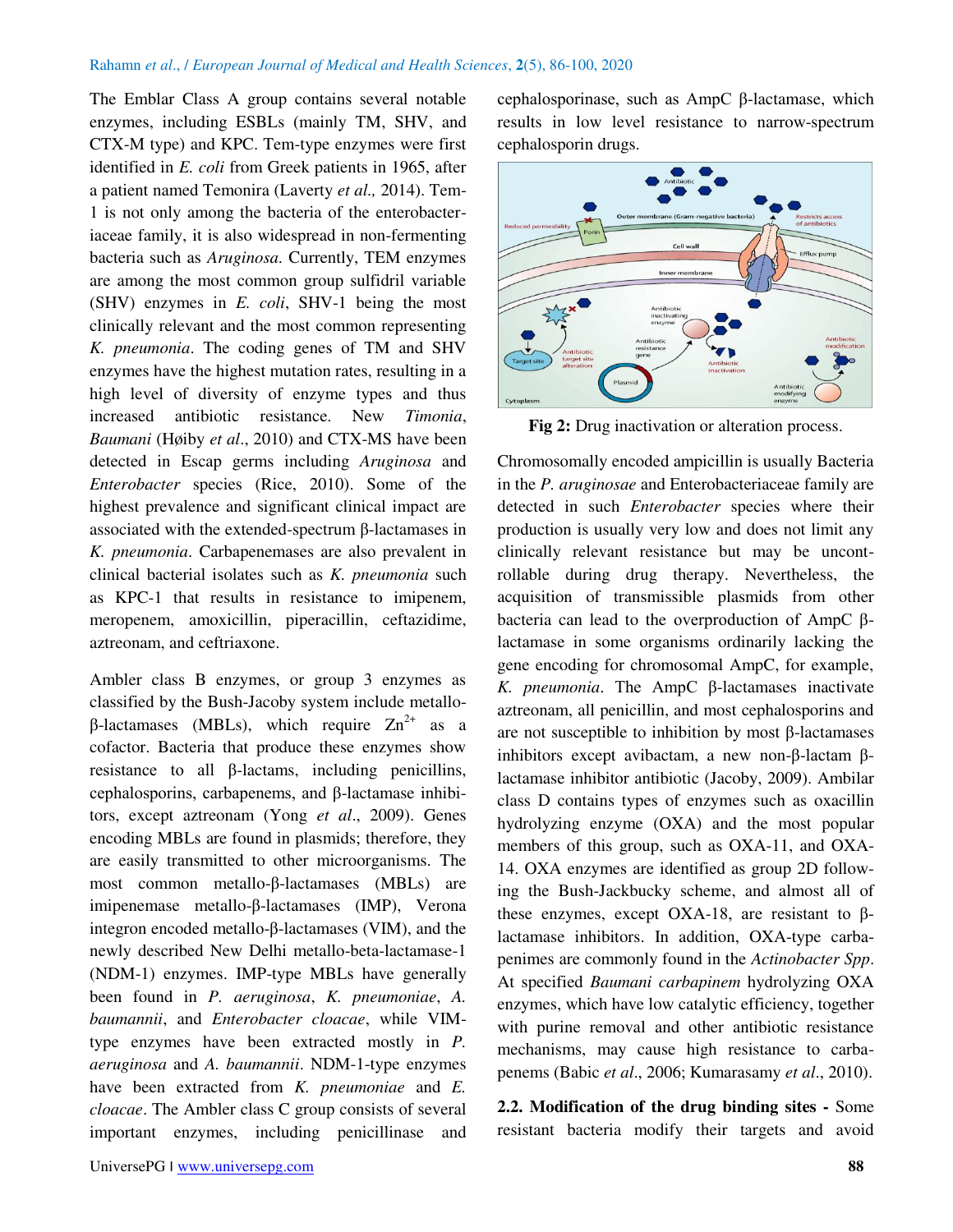recognition by antimicrobial agents. Gene encrypting for penicillin-binding proteins (PBPs), which enzymes typically anchor to the cytoplasmic layer of the bacterial cell wall and act on assembly and control at a later stage of cell wall building, resulting in expression and the expression of a unique PBP2a is the most influential PBP in MRSA cells compared to native PBPs (PBP1-4). PBP2a has low affinity for all βlactam antibiotics and acts as a substitute for the other PBPs, thus enabling the survival of *S. aureus* in the presence of high concentrations of β-lactam drugs including methicillin acting on cell wall biosynthesis. Bacterial cell wall synthesis in methicillin-resistant Gram-positive organisms can be inhibited by glycolpeptide, which targets acyl-de-alanil-de-alanine (acyl de-ala-de-ala) of peptidoglycan precursors. However, the pepeidoglycan cross-link target encoded by a complex gene cluster (van-a, van-b) changes (de-alade-ala to de-ala-de-lac or de-ala-de-ser) , Van-D, Van-C, Van-E, and Van-G), *E. facium* and *E. faecalis* may increase the resistance to glycoproteins in current clinical use (vancomycin and teicoplanin).



**Fig 3:** Reduced intracellular drug accumulation.

**2.3. Reduced intracellular drug accumulation -** The balance of antibiotic intake and elimination minimizes the susceptibility of bacteria to a particular drug. Thus, reducing the amount of antibiotics is able to cross by the bacterial cell membrane, a technique used by pathogen to develop antibiotic resistance (Thomson and Bonomo, 2005). Methods by which bacteria acquire this include the presence of reduced protein channels in the outer membrane of the bacterium to reduce drug penetration and the presence of flow pumps to reduce the amount of drug accumulated in the cell (Vaez *et al*., 2014).

**2.3.1. Porin loss -** The outer membrane of Gramnegative bacteria contains a protein called porin that forms channels that pass through many hydrophilic substances, including antibiotics (Zhao and Hu, 2013). Reducing the amount of *P. aruginosa* porin protein OPRD decreases the tendency of the drug in the cell, allowing the bacteria to develop resistance to immunemodulators. Decreased 29-kDa outer membrane protein (OMP) in other Gram-negative bacteria, such as *A*. *baumania*, allows them to be sensitive to imipenem and meropenem drugs (Happy *et al*., 2018). Multiple-drug resistant *K. pneumoniae* strains also exhibit resis-tant/reduced susceptibility to β-lactams (such as cephalosporins and carbapenems) by the loss of outer membrane proteins known as OmpK35 and OmpK36 together with the production of resistance enzymes, including AmpC β-lactamase and newgeneration carbapenemase A, KPC.

**2.3.2. Efflux pumps -** To enhance antibiotic removal from the intracellular bogie, some bacteria contain membrane proteins that act as exporters for some antimicrobial agents called efflux pumps. These pumps expel the drug from the cells at a high rate, which means the concentration of the drug is never sufficient to avoid antibacterial effects. Most efflux pumps are multidrug transporters that efficiently pump a wide range of antibiotics, contributing to multdrug resistance (Nikaido and Pagès, 2012). Up to date, there are five super families of efflux pumps that have been described. These include the ATP-binding cassette (ABC) group, the tiny multidrug resistance family, the key facilitator super family, the resistancenodulation-division (RND) family, and the multidrug and toxic compound extrusion family.

The most common type of efflux pump in Gramnegative bacteria is the poly selective efflux pump, belonging to the RND super family, which plays a key role in multidrug resistance (MDR) bacterial phenoltypes. This type of pump releases a variety of antibiotics and structurally unrelated molecules such as pigments and bile salts, but also detergents and biocides that are frequently used in medical practice. Acrab-Tolsi and Meksab-OPRM Multidrude efflux pumps usually belong to the RND super family. These are usually chromosomally encoded (Sun *et al*., 2014). These two flow pumps are necessary for the bacteria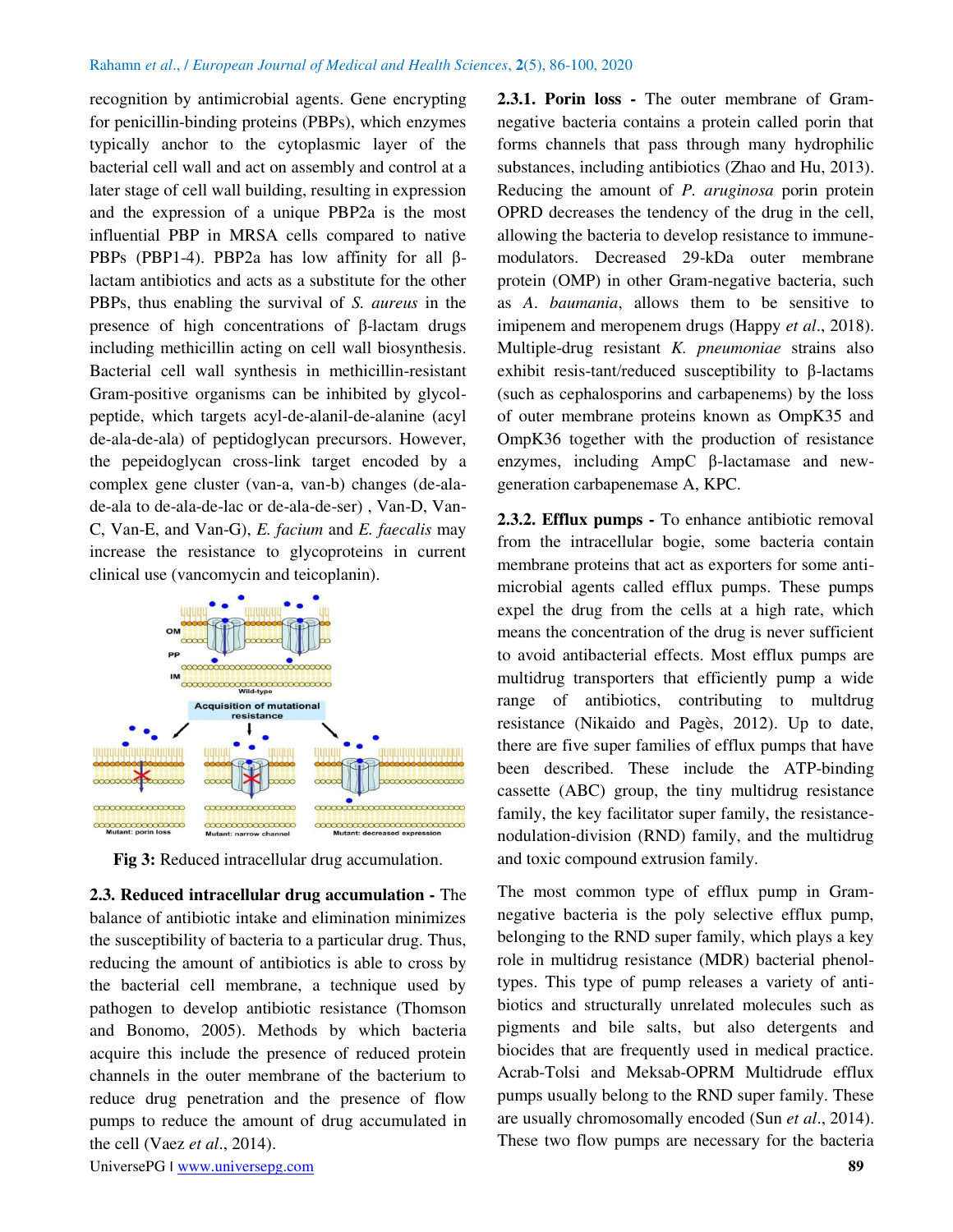to survive, especially in the presence of toxic agents. *P. aruginosa* has abundant flow pumps, of which four powerful RND-type multidrug resistance efflux pumps (MAX) are capable of eliminating toxic compounds from the periplasm and cytoplasm. Two of these efflux pumps, MexAB-OprM and MexCD-OprJ, are responsible for resistance to at least three main classes of antibiotics, namely, carbapenems, fluoroquinolones, and amino-glycosides. Studies have shown that Over-expression of maxXY-ORPM from *P. eruginosa*  results in resistance to aminoglycosides, fluoroquinolones, and specific antipizodomonal cephalosporins. More- many clinical *P. aruginosa* also isolated MaxCD-ORPJ and MaxF-ORPN. *Enterobacter aerogens* and *K. Pneumonia* clinical isolates have been shown to increase the tendency to over-produce these flow pumps.

The over-expression of the crab flow pump, together with the reduced expression of the pores, is characteristic of the impenem-resistant e-erosion MDR strains. In these bacteria, efflux Pump also releases other irrelevant antibiotics such as fluoroquinolones, tetracycline and chloramphenicol. *A. baumani* isolates may also exhibit an MDR phenotype by the presence and excessive expression of the RND fuel pump AdeABC. This pump is attached with resistance to a large range of antibiotics, including fluoroquinolones, β-lactams, tetracyclines macrolides/ lincosamides, chloram-phenicol, and aminoglycosides. Like *P. aeruginosa*, *A. baumannii* porins also show very low permeability. RND-type efflux pumps include AdeABC, AdeDE, Ade-FGH, and AdeIJK aminoglycosides, fluoro-quinolones, erythromycin, tetracycline, and chloramphenicol. Finally, the synergistic carry off the external membrane barrier of Maltdrew influx pumps is important for the resistance of many elements. For example, the key porin visualized by *P. aeruginosa* is OprF, which has much lower permeability than *E. coli* OmpF, making the efflux pump activity more active in resistant genera.

UniversePG I [www.universepg.com](http://www.universepg.com/) **90 2.4. Biofilm formation -** Biofilms are complex microbial communities living as a thin layer on biotic or abiotic surfaces, implanted in a matrix of extracellular polymeric substances created by the biofilms themselves (Uddin *et al*., 2017). The microorganisms in the biofilm can interact with each other as well as with the

environment. The main components of the matrix are extracellular polymeric substances secreted, consisting mainly of polysaccharides, proteins, lipids, and extracellular DNA from microorganisms. There are three key steps for biofilm formation. The first step is adhesion, which occurs as cells reach a surface and anchor to the site. The second step is growth and maturation, which happens as the microbes begin to generate the exopolysaccharide that establishes the matrix and then mature from micro colonies to multilayered cell bunches. The final step is isolation, which can be divided into two types: active and passive. Active isolation is initiated by bacteria, for example, through corium sensing and enzymatic degradation of the biofilm matrix (Wright, 2005). In contrast, passive isolation is caused by external forces, such as liquid shear, scraping, and human intervention. It may be argued that the main causes of AMR are not classical drug resistance, afflux pumps, target site modification or enzymatic degradation (Alam *et al*., 2017). It is likely that the matrix of biofilms provides a mechanical and biochemical shield that provides the conditions needed to attenuate the activity of the drugs. Under these situations it is very hard to eliminate pathogen using traditional antibiotics. Besides, when the bacteria learn nutrient scarcity, they could become tolerant to antibiotics. This may explain the seemingly greater antibiotic resistance of cells in the deeper layers of a biofilm. The most common pathogen in healthcare setting biofilms is *S. aureus*, *P. aruginosa*, *A. baumni* and *K. pneumonia* (Magill *et al*., 2014; and Klevens *et al*., 2007).

**3. Effect of AMR -** The impact of AMR can be accessed from the perspective of the hospital, a thirdparty payer, the patient, and society. Studies that examine one perspective can underestimate the full carry off AMR; therefore, it is important to recognize the perspective of a study to appropriately interpret its results.

**3.1. Hospital perspective -** Hospital perspectives on the effects of prevention have been studied frequently. It is relatively easy to retrieve information on hospital sickness, mortality, and costs related to AMR, and hospitals are more likely to implement changes in response to hospital-level evaluated data (Islam *et al*., 2020).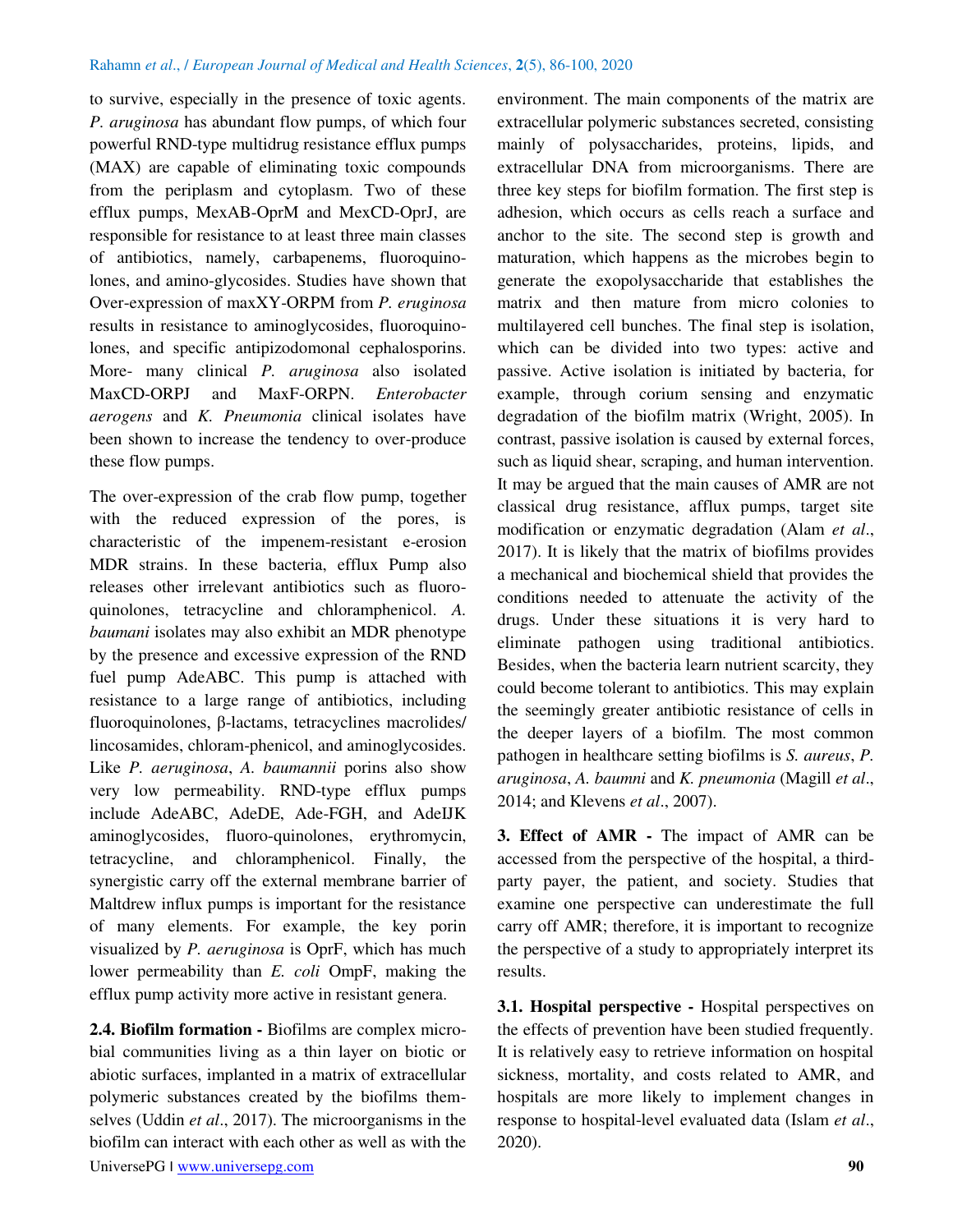

**Fig 4:** Effect of Antimicrobial resistance.

Several recently published studies have evaluated the effects of antibiotic resistance by assessing hospital admissions mortality and hospital admissions length. Few studies have examined economic results. It is important to recognize that the hospital's view of the effects of AMR provides a limited view of the healthcare impact of prevention because significant portions of clinical care are now provided in rehabilitation facilities, nursing homes and at home. These sites contain limited information about costs because thirdparty providers make it difficult to combine claims data with the results of microbiology without compromising the privacy of the information they collect. Antibiotics resistance can easily spread through hospital. Random people stay in hospital and they may have different type of resistance. As a result superbug may develop. A new born baby or a normal people who come to see patient can be affected.

UniversePG I [www.universepg.com](http://www.universepg.com/) **91 3.2. Patient Perspective -** Measurements of mortality and long of hospitalization assess the short-term direct impact of resuscitation of the affected patient. However, resistant infections can have significant effects on the indirect and long-term consequences. For example, a patient with a history of MRSA infection who presents with a new fever is usually placed in isolation and empirically treated with vancomycin, even though he or she may not have MRSA infection (Ekhlas *et al*., 2014). Other patientoutcomes at the required level of further utterance include the long-term effects of future health-resistant infections, extended hospital admissions and work related to subsequent recovery, and the loss of family time and even the emotional effects of resistant infections. The effects of AMR also occur in patients who have not been infected with the resistant

organism. Due to the increasing rate of resistance among common pathogens, broad-spectrum agents are now needed for emetic therapy of many common bacterial infections. These agents are usually more expensive, have a more detrimental effect on the protective microflora, and are sometimes more toxic or less effective. For example, third-generation cephalosporins or fluoroquinolones are recommended for the treatment of hospitalized patients with communityacquired pneumonia, while resistance rates go up to a certain level of damage to narrow-spectrum agents such as penicillin for the treatment of common diseases.

**3.3. Societal perspective - Current perceptions about** the effects of AMR in society as a whole are limited. The Office of Technology Assess-Man estimates that the national cost of antibiotic resistance in the United States is \$4 billion per year at; 1995; However, this assessment only took into account directly affected patients and not other provisions of prevention, which would probably multiply the prognosis. Further study of the impact of resistance beyond the patient and hospital levels will be essential to guide decisionmakers (Carmeli *et al*., 1999; Carmeli *et al*., 2002; and US Congress, 1995).

# **4. Source of antimicrobial resistance**

**4.1. Mechanism of transferring antimicrobial resistance -** Genetic material can be transferred between bacteria by several means, most often by: Conjugation, Transformation, and Transduction.

**4.1.1 Conjugation** - Conjugation is handled by a specific kind of round DNA called a plasmid, which replicates freedom of the chromosome. Many plasmids bear genes that consult resistance to antimicrobials.

**4.1.2. Transformation -** During this process, genes are transferred from one bacterium to another as "naked" DNA. When cells die and separate, DNA can be released into the surrounding environment. Other nearby bacteria can transmit this free DNA and incorporate it into their own DNA. This DNA may contain advantageous genes, such as antimicrobial resistant genes and benefit the recipient cell.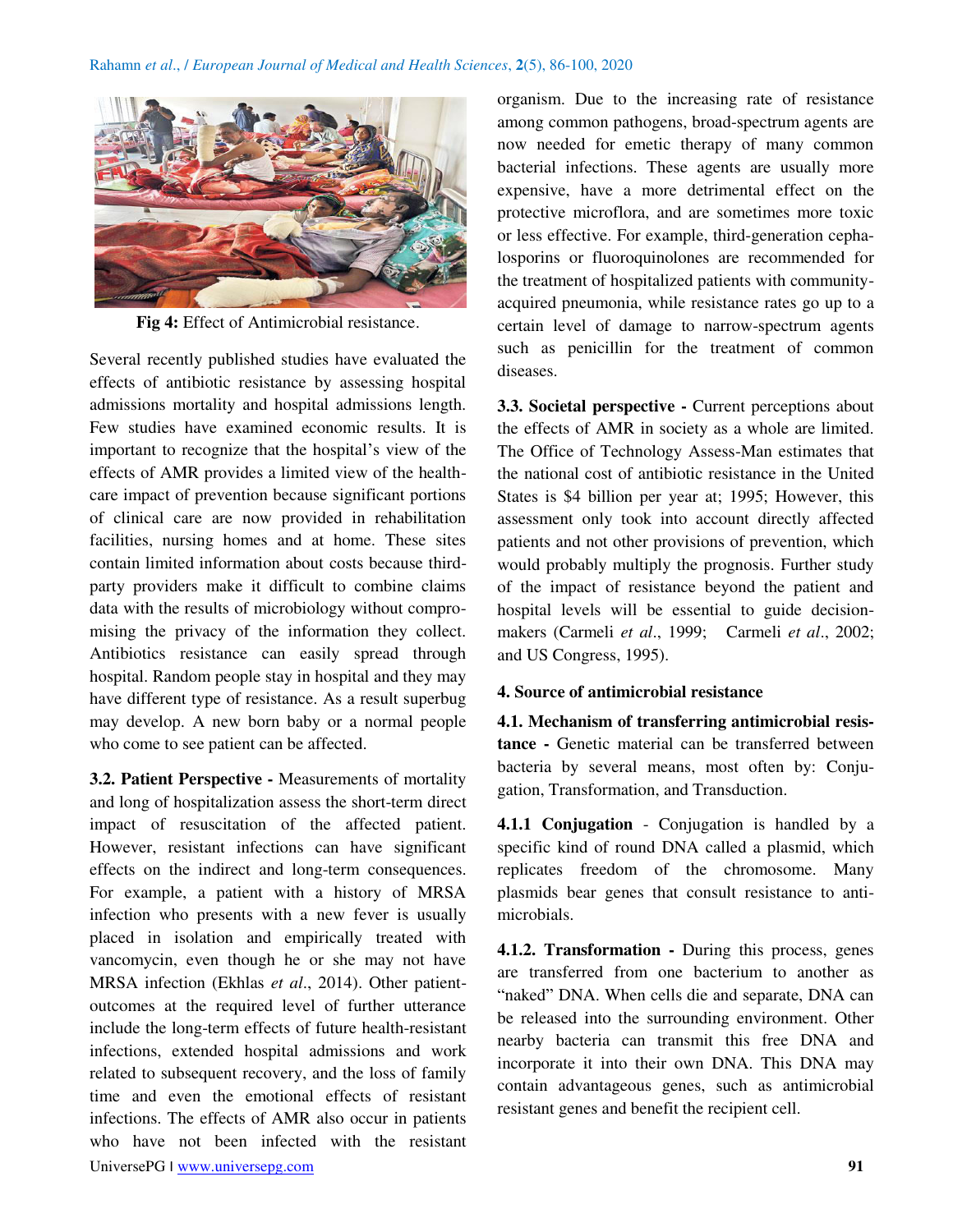

**Fig 5:** Conjugation process.



**Fig 6:** Transformation process.

**4.1.3. Transduction -** In this process, the bacterial DNA is transferred from one bacterium to another within the virus transmitted from one bacterium to another. These viruses are called bacteriophages or phages. When a phase infects a bacterium, it basically takes the genetic processes of the bacteria to create more phases. During this process, bacterial DNA may inadvertently attach to new phase DNA. After bacterial death and lysis, this new phase infects other bacteria. This brings along genes from the previously infected bacterium (US FDA, 2004).





**4.2. Pathways of spreading** AMR **-** Due to the infectious nature of resistant bacteria, a populationlevel framework is needed. Therefore, we are expanding a population prevalence model that accounts for host-to-host transmission with a multimedia environmental model of antibiotic resistant genes (Mondol *et al*., 2018). The combined model, shown below, will be used to examine the flows of antibiotic resistance between different environmental compartments and the carry off these flows on the risk of exposure from the environment. The environmental model will describe the evolution, dissemination, and persistence of antibiotic resistant genes in soil, surface water, and air. Spatial heterogeneity is included by the addition of physical inputs that affect the growth of bacterial populations or the emergence of resistance: the presence of metals, and antibiotics, biofilms, temperature, nutrition levels, and saturation. The flow of these inputs and the genes of resistance from humans and animals will be parameterized depend on experimental finding. We will use data published in Enterobacteria to parameterize and validate environmental multi-media models. Antobacteria are necessary for their role as human pathogens and contain significant information about their presence in the environment. To understand the interactions between different sections of environmental models, we will adopt diagnostic tools that are used for toxic multimedia models. Recent microbial exposure assessment approaches will be utilized to estimate human exposure to environmental resistance.



Fig 8: Pathways of spreading AMR.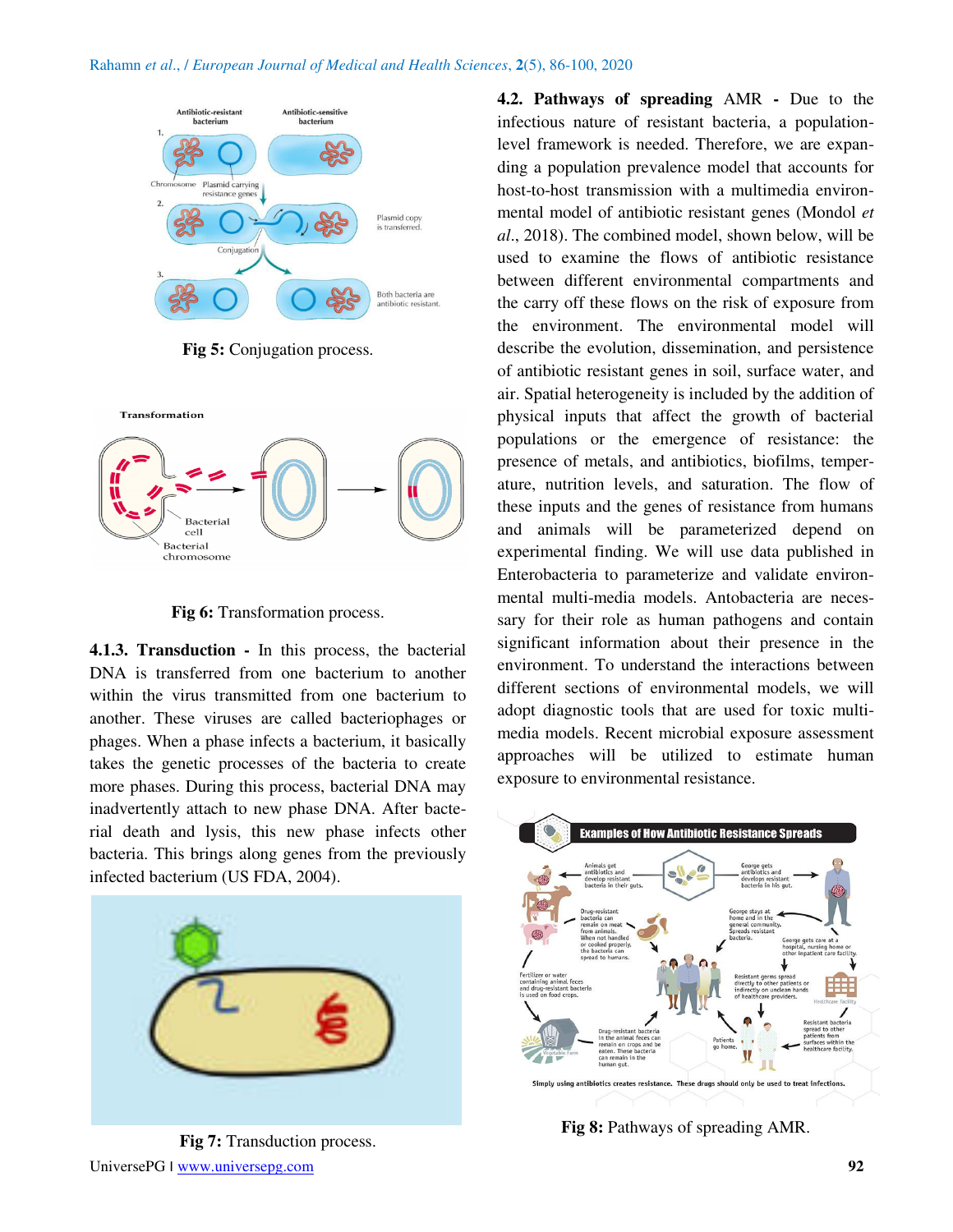To execute a sensitivity test assessing the most vital factors driving risk and remaining un-knowns we will use a Regional Sensitivity approach (Olivier Jolliet, 2005).

**5. Most antibiotics resistance -** Based on the urgency of the need for new antibiotics, the WHO list is divided into three categories: critical, high and medium priority. Among the most critically acclaimed groups are the multi-drug drug-resistant bacteria that pose a particular threat to hospitals, nursing homes, and especially to patients who need tools such as ventilators and blood catheters. These include *Achinetobacter*, *Pseudomonas* and various *Entero-bacteria* (together with *Klebsiella*, *E. coli*, *Serratia*, and *Proteus*). These can cause serious and often fatal infections, such as bloodstream infections and pneumonia. These bacteria have become increasingly resistant to antibiotics, with carbapenems and thirdgeneration cephalosporins being among the best available antibiotics for the treatment of multi-drug drug-resistant bacteria. The second and third levels of the list contain other growing drug-resistant bacteria in the upper and middle priority categories that cause gonorrhea and common foodborne illnesses caused by *Salmonella*. Tuberculosis- whose resistance to conventional control has been growing in recent years- was not included in the list because it is targeted by other, dedicated programmes. Other bacteria that were not included, such as *Streptococcus* A and B and Chlamydia, have a lower level of resistance to existing treatments and are not currently a threat to public health.

#### **5.1. List of Categories**

#### **5.1 Priority 1: Critical**

- *Acinetobacter baumannii*, carbapenem-resistant
- *Pseudomonas aeruginosa*, carbapenem-resistant
- *Enterobacteriaceae*, carbapenem resistant, ESBL- producing

UniversePG I [www.universepg.com](http://www.universepg.com/) **93 5.2. Superbug - The term Superbug is an acronym** used to describe a microorganism that is resistant to at least one or more commonly used antibiotics (Shahen *et al*., 2019). Emerging superbugs may include multiple drug-resistant Clostridium difficile, VRSA (vancomycin-resistant *S. aureus*), and NDM *E. coli* (New Delhi's metallic-beta-lactamase-resistant *E. coli*) and

some strains of gonorrhea. In 2013, the CDC established a superbug site as a "threat" to 18 genres and species due to AMR. These are categorized according to their potential as the cause of urgent, serious and serious health problems; MRSA is ranked as critical (WHO, 2017).

**6. Current situation of antibiotic resistance in Bangladesh -** Bangladesh is one such a country where there is a severe lack of local information on AMR. A number of studies hosted at different institute aim to generate knowledge on AMR considering it as a [one](https://www.cdc.gov/onehealth/)  [Health](https://www.cdc.gov/onehealth/) problem. Antibiotic resistance is one of the biggest threats to global health. It can affect anyone, of any age, in any country. Although antibiotic resistance occurs naturally, overuse and misuse of antibiotics in humans and animals is accelerating the process. Steps can be taken at all levels of society to reduce the impact and limit the spread of resistance, including the public, who can help by preventing infection through good hygiene and vaccination, only using antibiotics when prescribed by a certified health professional, taking the full course, and never sharing or using left-over antibiotics. For this reason, it is critical that people understand the problem, and the way in which they can change their behaviour. In relation to this, the results of this survey show there is much to be done. They show that although people recognize the problem, they do not fully understand what causes it, or what they can do about it.

**6.1. Transmission dynamics of multi drug resistant**  *E. coli* **causing urinary tract infection in Bangladesh -** Bangladesh appears to be an important reservoir of many multidrug-resistant Enterobacteriaceae strains that are observed globally (Tang *et al*., 2014). A large proportion of community-acquired urinary tract infections (UTIs) in most parts of the world are caused by a limited number of multidrug-resistant E. coli strains of related offspring that herbalize drugresistant genes shared by disease-biological and environmental villages. Infected *E. coli* (UPEC) strains in some MDR ureters share the same genetic lineage with individuals isolated from the food source, indicating the possibility of food-borne infections of antibiotic-resistant UPEC. The project will examine MDR UPEC's trans-mission dynamics in communities in Dhaka, Bangladesh, to examine how UPEC clonal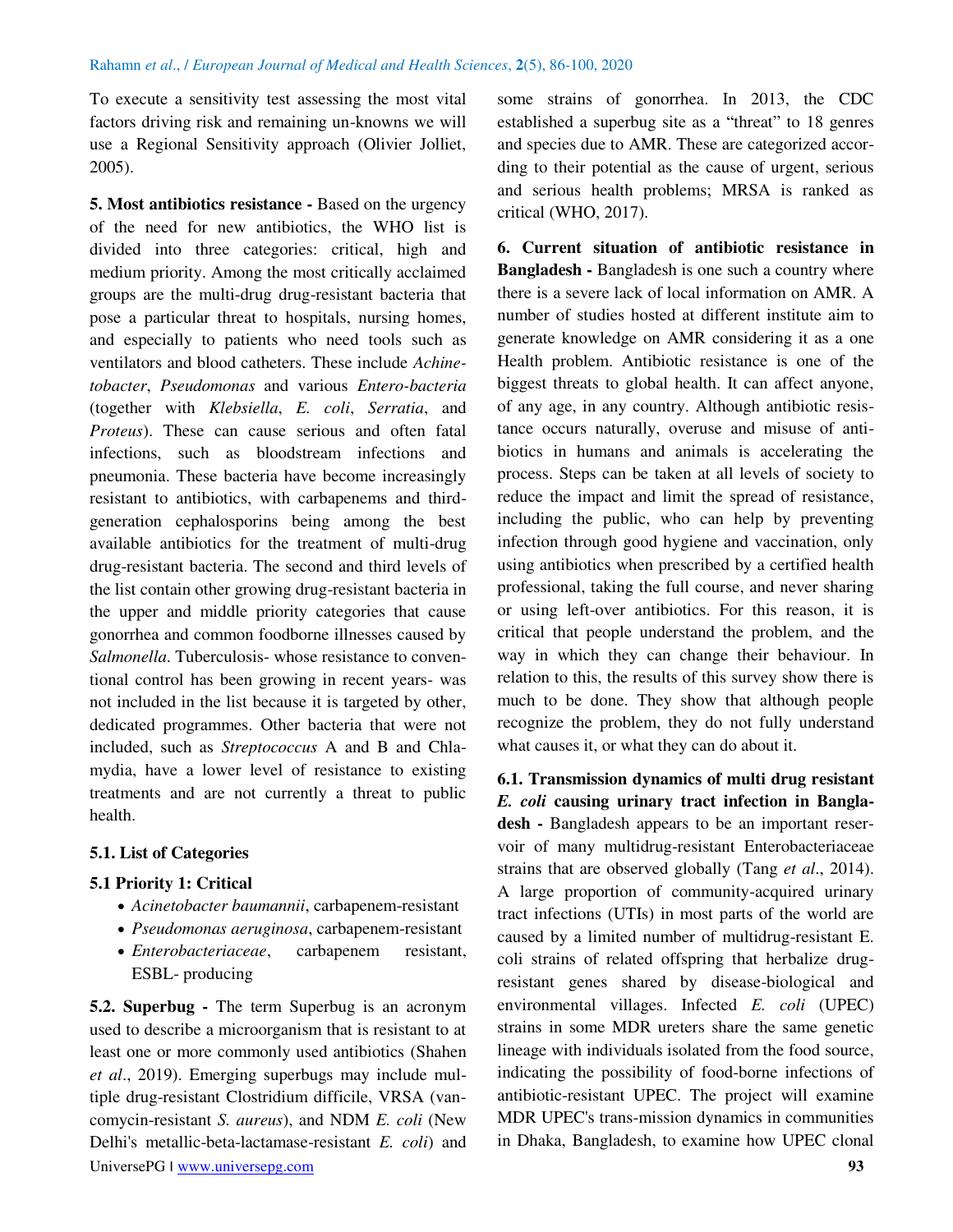#### Rahamn *et al*., / *European Journal of Medical and Health Sciences*, **2**(5), 86-100, 2020

lineages and their drug-resistance determinants spread across a human community, as opposed to clinical settings. This project is designed to determine the quantity, quantity of food and food-producing animals as a reservoir of UPC in a common communityacquired infection-UTI. This will contribute to the formation of more focused public health interventions to prevent the spread of such infections.

**6.2. Spatial and temporal dynamics of antimicrobial resistance transmission from the outdoor environment to humans in Bangladesh -** The environment is recognized as an important reservoir of antibiotic resistant bacteria, with anthropogenic activities such as agriculture, antibiotic residues and wastewater disposal enhancing the horizontal transfer of antibiotic resistance genes. The recent spread of New Delhi metallo-β-lactamase-1 (NDM-1) resistance genes through community and environmental pathways in South Asia has led to heightened concern about the environment as a transmission route for AMR to humans.

Bacterial strains that carry the NDM-1 gene are resistant to many antibiotics and can transmit this gene to other bacteria through a process called horizontal gene infection. NDM-1 has been established in Bangladesh since 2010. Bangladesh's environment is ideal for rapid expansion of AMR-high density populations; Lack of pure drinking water; Weak infrastructure for sanitation; and the availability of cheap antimicrobials from over the counter suppliers. Inadequate control over the determination of antimicrobials in the environment through production and manufacturing processes adds further complexity to the development and spread of resistance in the environment. These problems need to be addressed without delay. To explore the AMR transmission between the outdoor environment and human and animal hosts, we consider poultry as one of the main drivers of AMR selection through AMR bacterial fecal shedding. The rapid expansion of commercial poultry farms in the Perry-urban area carries risks due to uncontrolled use of antibiotics for feed and treatment and lack of any control over waste disposal. Dhaka Fresh food and poultry markets are the largest commercial poultry outlets in Dhaka city, where a large number of birds are slaughtered and processed on a daily basis without any controlled waste disposal system. Fecal waste produced on commercial farms and city markets is mostly dumped into the environment through direct washing.

**6.3. Co-presence of heavy metals and antibiotic resistance in microorganisms due to arsenic contamination -** Discharge of arsenic through drinking water is a serious public health problem in Bangladesh. This concern is further strengthened by the fact that arsenic release may contribute to the improvement of AMR in bacteria. Recent evidence from animal models and wild bacteria in the ancient environment has shown that extreme environmental microorganisms that come in contact with heavy metals, including arsenic, form a defense against these metals that simultaneously provide the microorganisms with resistance to antibiotics. Furthermore, exposure to high environmental concentrations of heavy metals has been shown to be sufficient to maintain multidrug resistance genes in clinically relevant opportunistic pathogens such as *E. coli* and *K. pneumoniae.* We want to find out if this happens in humans in areas where people are repeatedly exposed to arsenic through contaminated water. We have ideal conditions to do this study as we have areas with high level of ground water arsenic contamination and people have a regular exposure to this water. On the other hand, the rate of infectious diseases is very high and infection with MDR organ-isms is an overarching problem in the community.

**6.4. Pathways of antibiotic use among people and animals in Bangladesh -** Presence of over-the-counter antibiotics for human and animal health and lack of quality control among healthcare providers (including an array of unregulated or under-regulated private suppliers), significant developments in antibiotic resistance in Bangladesh and the vast Southeast Asia region. The development of human antibiotic resistance is closely linked to the use of antibiotics in animals. Understanding the behavior and priorities of these healthcare providers (HCPs) and the needs of buyers who utilize them are central to the development of effective AMR strategies. There are many reasons why people seek antibiotic treatment and the beliefs and meanings associated with antibiotics affect the way they are used. In rural areas, the same antibiotic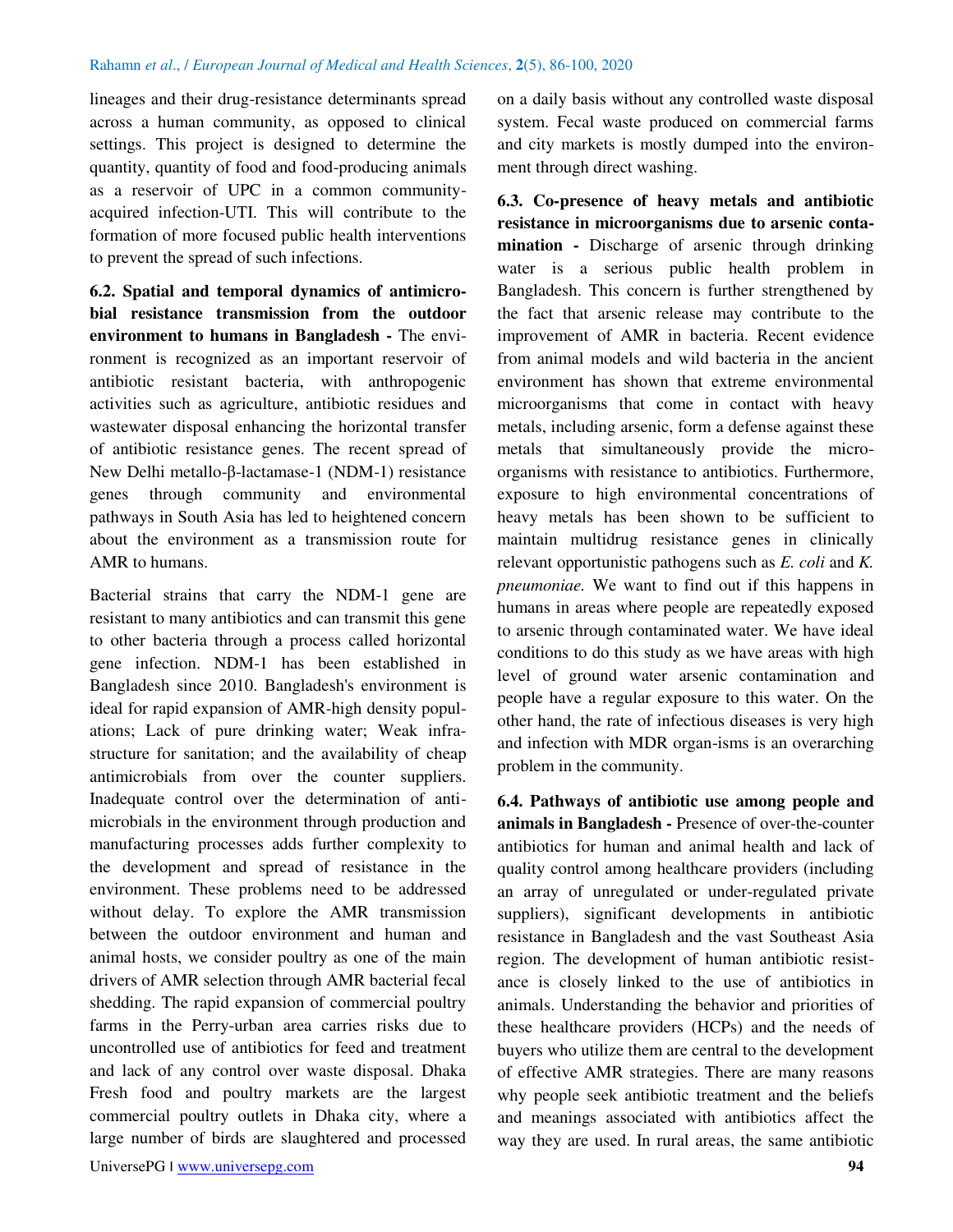suppliers are used for livestock and poultry as well as for humans. We are about to launch a new study to identify ways to promote behavioral change among practitioners, livestock owners, and people/patients using antibiotics. Using a variety of approaches we will try to explore people's beliefs and exposure to identify the role of antibiotics in curing ill health and ways to improve prescribed methods while maintainning their access. We will examine the holistic-calli home use of antibiotics, including the use of animals and humans, through a one-health approach.

## **7. Prevent antibiotic resistance**

**7.1. Physicians, nurses, veterinarians and other health workers -** Do not prescribe or dispense antibiotics unless they are really necessary and you should test any antibiotics for your human patient or the animal you are treating and you have done everything you can to make sure. Today it is estimated that in half of all cases antibiotics are prescribed for viral conditions, where they are of no good use. Clean your hands, instruments and environment and you can do more to prevent infection by using vaccines where appropriate.

**7.2. People using health care** - Take antibiotics only if prescribed by a reputable health professional, but don't be afraid to ask if you think you really need them. If you are taking any antibiotics, always complete the full prescription even if you feel better, because you are stopping the treatment early promotes the growth of drug-resistant bacteria.



**Fig 9:** Mechanism of prevention of antibiotic resistance.

**7.3. Farmers and others in the agriculture field -**  Ensure that antibiotics given to animals are utilized

UniversePG I [www.universepg.com](http://www.universepg.com/) **95** 

only to prevent or treat pathogenic diseases and under the supervision of a veterinarian. Antibiotic Abuse Life-Tuck, aquaculture and crop antibiotic resistance The environment and the food chain and the main reasons for its spread among humans may reduce antibiotic use due to clean and grooved conditions and animal vaccinations.

**7.4. Governments -** We need a strong national action plan to tackle antibiotic resistance. Serious measures include improving the surveillance of antibioticresistant infected ions, controlling the proper use of standard medicines and educating them about the risks of overuse.

**7.5. Development Organizations -** Compared with populations in industrialized nations, people in lowincome countries are not getting fair access to antibiotics. Guidance is needed to ensure that the necessary antibiotics are affordable, reach out to the people who really need them and use them responsibly, when donors seek help to strengthen their health systems.

**7.6. Consequences of AMR -** Infections caused by antimicrobial-resistant bacteria often fail to respond to standard drug therapy. This leads to chronic illness and long-term infectivity. When contaminants are resistant to 'front-line' antimicrobials, second-third or third-line drugs are dispensed, which are generally more costly and sometimes more dangerous. For example, the combination of drugs needed to treat multidrug-resistant forms of tuberculosis (MDR-TB) are more than 100 times more expensive than the combination of front-line drugs used to treat nonresistant forms of TB. Longer hospitalization periods for patients also increase the financial burden to healthcare authorities. Drug-resistant infections also compromise the success of treatments such as organ transplantation, cancer chemo-therapy and major surgery.

**7.7. Industry -** The industry needs to move faster and more aggressively to research and develop new antibiotics, but we also need to apply new ways to stimulate research and development. Many antibiotics from the late 1980s discuss "discovery void". We are currently in a race between drug development and bacterial evolution. Encouragement to develop new antibiotics can help. There are some enthusiastic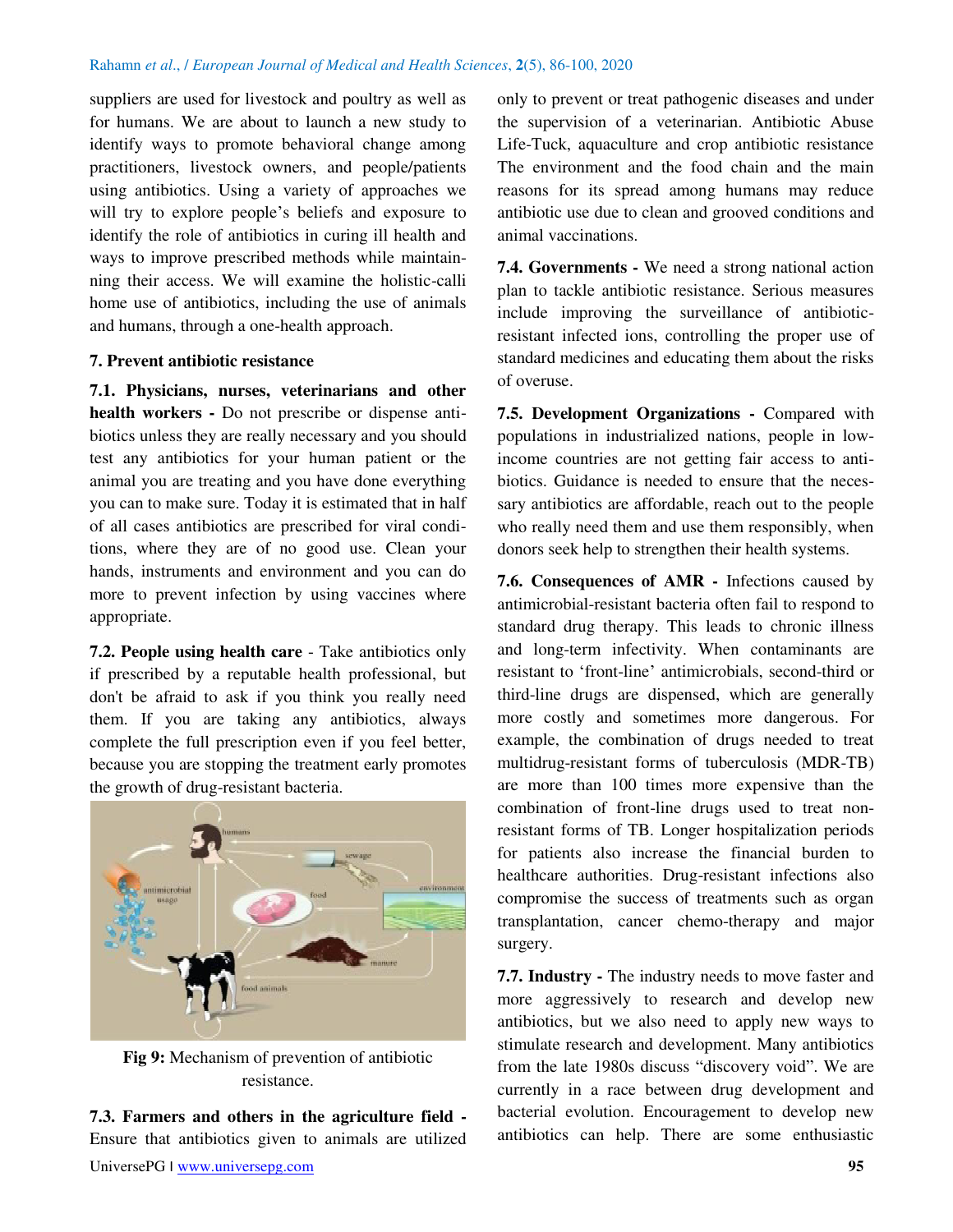#### Rahamn *et al*., / *European Journal of Medical and Health Sciences*, **2**(5), 86-100, 2020

trends. For example, the European Union, the United Kingdom, the United States, and Canada have advanced projects to fill this knowledge gap by funding scientists directly and for clinical research; Working with pharmaceutical companies; and offering monetary prizes for new diagnostics needed to use antibiotics more responsibly. But it is clear that a new, more modern method is needed. The WHO and Medicines for Neglected Diseases are working to create a global antibiotic research and development facility for enterprises that will work closely with the pharmaceutical industry, universities, civil society and health authorities worldwide.



**Fig 10:** Mechanism of improving antibiotic prescribing.

The partnership will also ensure that new drugs are affordable for all and embed the need for conservation of new antibiotics in the development process. Without a novel system for using antibiotics, we will repeat failed historic efforts to capitalize on one of the greatest scientific discoveries the world has ever seen. Time is running out.

**7.8. Improving antibiotic prescribing -** Prescribing antibiotics when they are not needed or prescribing the wrong antibiotic in outpatient settings such as doctors' offices is common. In some cases, doctors may not order laboratory tests to confirm whether a bacterial infection is occurring, and therefore antibiotics may be prescribed unnecessarily. In other cases, patients demand treatment for conditions like winter when antibiotics are not needed and do not help. Similarly, healthcare providers may be interested in meeting a patient's expectations of antibiotic press-cropping. The CDC Gate conducts smart programs, conducts a national campaign to improve the prescription and use

of antibiotics in both outpatient and inpatient areas, and supports a variety of state-based programs designed in a national effort. CDC provides messages and resources to local public health authorities to improve antibiotic use in outpatient settings and is now working with a variety of partners to identify new approaches for improving antibiotic use.

**7.9. Limiting and interrupting the spread of antibiotic-resistant infections in the community -** Preventing the spread of infection in the community is a significant challenge, and many prevention interventions are used, depending on the type of infection and the route of transmission.

**7.9.1. Contact tracing -** A prevention strategy that has proven successful is tracking cases and tracing contacts. This process is used to ensure that all persons requiring an intervention such as treatment, prophylaxis, or temporary isolation from the general public are identified and managed appropriately. This approach is resource intensive, but it has successfully limited transmission of infections including tuberculosis, gonorrhea, and meningococcus.

**7.9.2. Vaccination** - There are few vaccines for antibiotic-resistant bacteria, but the *S. pneumonia* vaccine has proven that an effective vaccine can reduce antibiotic resistance rates. The vaccine targets certain types of the bacteria, even if it is a resistant type, and reduces the overall number of infections, including those that are caused by resistant strains. The first version of the vaccine was introduced in 2000 and reduces the frequency of antibiotic-resistant infected ions, but it does not protect against a specific strain called *S. pneumoniae* serotype 19A. This strain gradually becomes resistant to antibiotics and causes further infections because the vaccine does not provide protection. A new version of the vaccine approved for use in 2010 protects against serotype 19A. As a result, the rate of resistant pneumococcal infection is declining.

**7.9.3. Treatment guidelines -** The spread of antibiotic resistance can be prevented if infections are effectively treated before the pathogen is spread to others. For some infections, laboratory tests for treatment management are not readily available or the rotation time is slow or incomplete. It is used in CDC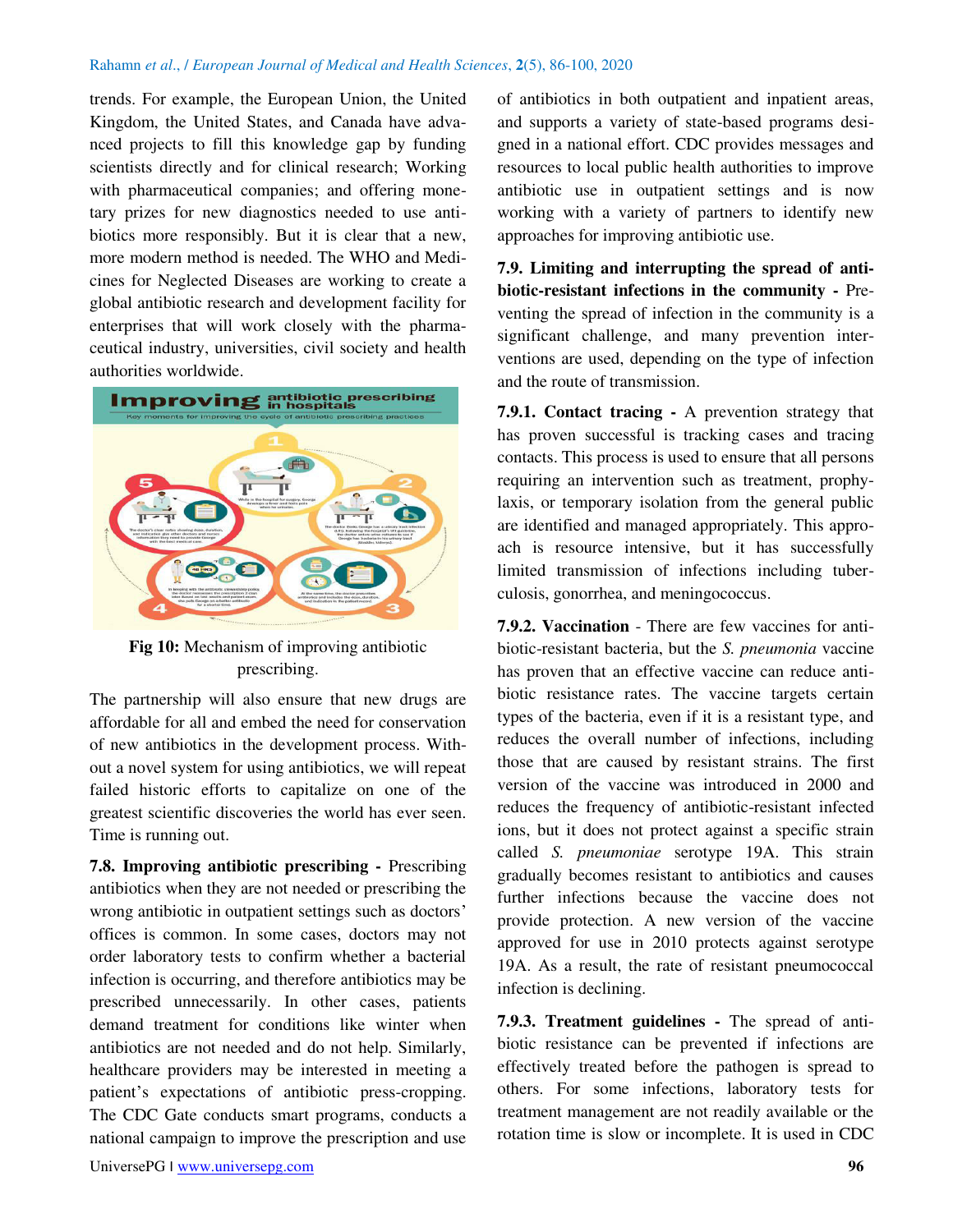monitors resistance trends in *N. gonorrhoeae* and *M. tuberculosis* and focuses treatment plans to limit the expression of these diseases and expand of bacteria.

**7.9.4. Promotion of safe sex -** Increasing the prevalence of drug-resistant *Neisseria gonorrhea* is a unique challenge. To prevent the transmission of this virus, the CDC promotes safe sexual practices such as exclusion, intercourse, and proper and consistent condom use.

**7.10. Preventing infections -** Efforts to prevent food borne and other enteric infections help to reduce both antibiotic-resistant infections and antibiotic-susceptible infections. They help prevent these infections include: Estimating how much food borne illness occurs, Monitoring trends in food borne infections, Attributing illnesses to specific foods and settings, Tracking and responding to changes in resistance, Determining the sources of antibiotic-resistant enteric infections, Educating consumers and food workers about safe food handling practices, Identifying and educating groups at high risk for infection, Promoting proper hand washing, Strengthening the capacity of state and local health departments to detect, respond to, and report food borne infections, Developing better diagnostic tools to rapidly and accurately find sources of contamination, and Providing recommendations for travelers on safe food and clean water (WHO, 2015; CDC, 2020).

# **8. CONCLUSION:**

AMR is not just a problem in medical science that is struck by nature; Human actions and distorted motivations play a major role in its development. The misuse of antibiotics in the medical, veterinary and agricultural sectors, including inappropriate prescription of antibiotics, their overuse in the livestock sector and inadequate hygiene in hospitals, all contribute to AMR growth. Global trade and travel are also accelerating. At the same time, the development pipeline of new antibiotics has slowed down, largely due to inadequate stimulation, leading to the developpment of new drugs for microorganisms. AMR carries a significant burden on the healthcare system and the national budget. The discovery of antibiotics meant that previously the process of curing deadly infections the treatment of gonorrhea and tuberculosis. For these

infections, healthcare providers rely on treatment guidelines for proper management of the infection and surgical procedures had been made safer, allowing for the development of modern medicine. With the rise of AMR we are now moving towards a 'post-antibiotic era' where common infections can once again be fatal and Patients with resistant infections.

# **9. ACKNOWLEDGEMENT:**

The authors would like to thank the authority of the Dept. of Pharmacy, ASA University Bangladesh, Dhaka for the valuable suggestions in writing this article and also all kind of support.

## **10. CONFLICT OF INTERESTS:**

The authors declare no conflict of interest.

# **11. REFERENCES:**

- 1. Alam S. A. M. F., Alam M. G., Maitra P., Uddin ME., Ahammed T. (2017). Synthesis of benzimidazole derivatives containing schiff base exhibiting antimicrobial activities. *International J. of Research Studies in Biosciences*, **5**(7), 18-24. <https://doi.org/0.20431/2349-0365.0507003>
- 2. Babic M., Hujer A. M., and Bonomo R. A. (2006). "What's new in antibiotic resistance? Focus on beta-lactamases," *Drug Resistance Updates*, **9**(3), pp. 142-156. <https://pubmed.ncbi.nlm.nih.gov/16899402/>
- 3. Bonnet R. (2004). "Growing group of extended spectrum β-lactamases: The CTX-M Enzymes," *Antimicrobial Agents and Chemotherapy*, **48**(1), pp. 1-14. <https://doi.org/10.1128/AAC.48.1.1-14.2004>
- 4. Bush K. and Jacoby G. A. (2010). "Updated functional classification of β-lactamases," *Antimicrobial Agents and Chemotherapy*, **54**(3), pp. 969-976.

<https://doi.org/10.1128/AAC.01009-09>

- 5. Carmeli Y, Eliopoulos G, Mozaffari E, Samore M. (2002). Health and economic outcomes of vancomycin resistan enterococci, *Arch Intern Med*. **162**, pp. 2223-8. <https://doi.org/10.1001/archinte.162.19.2223>
- 6. Carmeli Y, Troillet N, Karchmer AW, Samore MH. (1999). Health and economic outcomes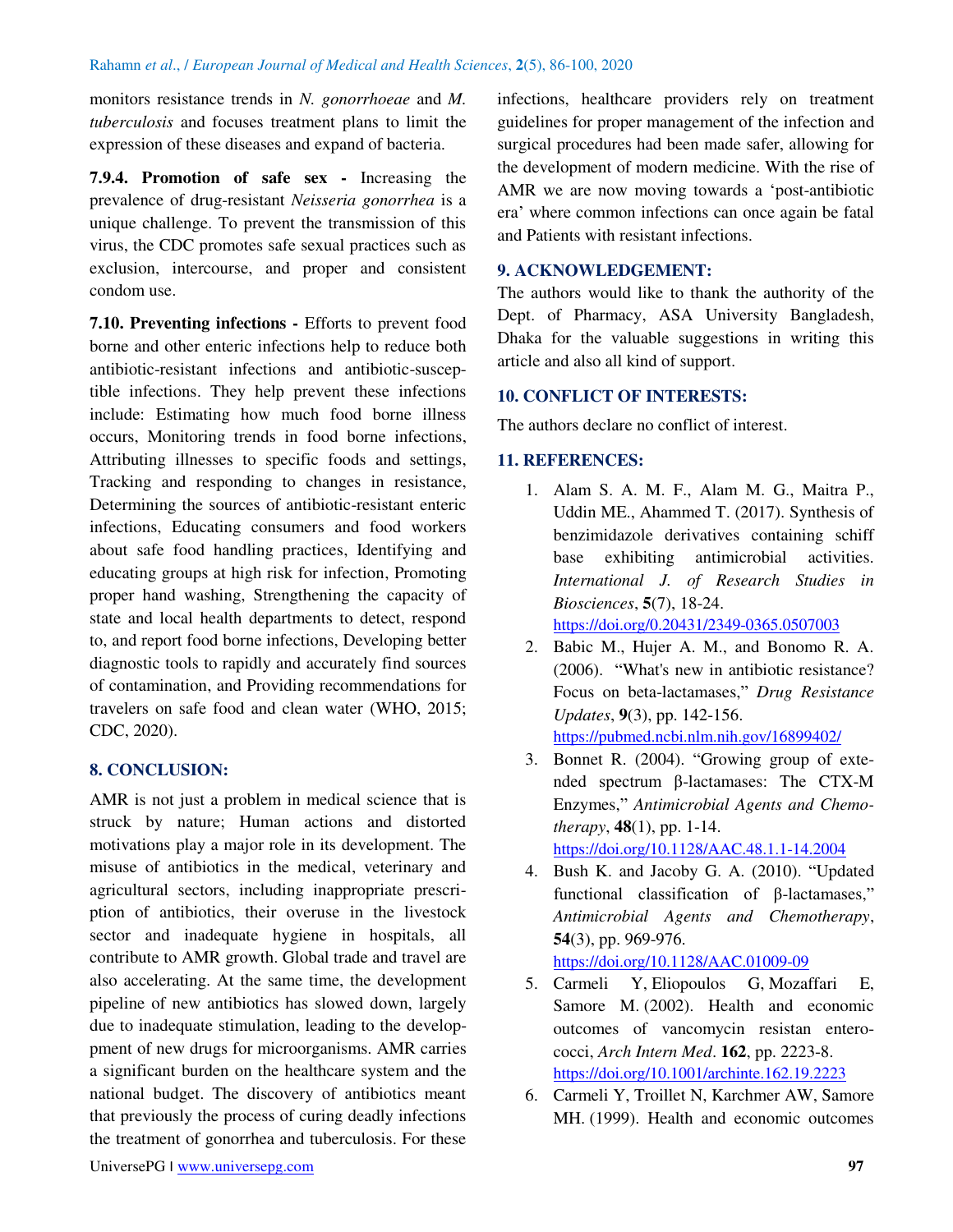of antibiotic resistance in *Pseudomonas aeruginosa*, *Arch Intern Med*, **159**, 1127-32.

- 7. CDC, (2020). Antibiotic/ Antimicrobial Resistance (AR/MR). Available at <https://www.cdc.gov/drugresistance/>
- 8. Del Pozo J. L. and Patel R. (2007). "The challenge of treating biofilm-associated bacterial infections," *Clinical Pharmacology and Therapeutics*, **82**(2), pp. 204-209. <https://pubmed.ncbi.nlm.nih.gov/17538551/>
- 9. Džidić S., Šušković J., and Kos B. (2008). "Antibiotic resistance mechanisms in bacteria: biochemical and genetic aspects," Food Technology and Biotechnology, **46**(1), 11-21.
- 10. Ekhlas Uddin Md., Pulak Maitra, Hossain Md. Faruquee, Firoz Alam Md., (2014). Isolation and characterization of proteases enzyme from locally isolated *Bacillus sp*., *American Journal of Life Sciences*. **2**(6), 338-344. <https://doi.org/10.11648/j.ajls.20140206.12>
- 11. Giedraitienė A., Vitkauskienė A., Naginienė R., and Pavilonis A. (2011). "Antibiotic resistance mechanisms of clinically important bacteria," *Medicina*, **47**(3), pp. 137-146. <https://pubmed.ncbi.nlm.nih.gov/21822035/>
- 12. Happy A. H., Alam M. G., Mahmud S., Uddin M. E. (2018). Isolation, identification & characterization of gram-negative bacteria from popular street food (Chotpoti) at Savar area, Dhaka, Bangladesh, *Open Access Library J*. **5**, e4986.

<https://doi.org/10.4236/oalib.1104986>

- 13. Høiby N., Bjarnsholt T., Givskov M., Molin S., and Ciofu O. (2010). "Antibiotic resistance of bacterial biofilms," *International J. of Antimicrobial Agents*, **35**(4), 322-332. <https://pubmed.ncbi.nlm.nih.gov/20149602/>
- 14. Islam R., Parvin A., Imran M. A. S., Sarker R. K., Uddin M. E., Alam M. S., and Abedin M. Z. (2020). Assessment of the effects of genetically modified (GM) foods: a brief study on health and environmental concerns, *J. of Material and Environmental Sciences*, **11**(10): 1676-1688,

[https://www.jmaterenvironsci.com/Document/vo](https://www.jmaterenvironsci.com/Document/vol11/vol11_N10/JMES-2020-11144-Islam.pdf) [l11/vol11\\_N10/JMES-2020-11144-Islam.pdf](https://www.jmaterenvironsci.com/Document/vol11/vol11_N10/JMES-2020-11144-Islam.pdf)

- 15. Jacoby G. A. and Munoz-Price L. S. (2005). "The new beta-lactamases," *The New England journal of medicine*, **352**(4), pp. 380-391.
- 16. Jacoby G. A. (2009). "AmpC β-lactamases," *Clinical Microbiol. Reviews*, **22**(1), 161-182. <https://cmr.asm.org/content/22/1/161>
- 17. Klevens R. M., Edwards J. R., Richards C. L. Jr. et al. (2007). "Estimating health careassociated infections and deaths in U.S. Hospitals, 2002," *Public Health Reports*, **122**(2), pp. 160-166. <https://doi.org/10.1177/003335490712200205>
- 18. Kumarasamy K. K., Toleman M. A., Walsh T. R. et al. (2010). "Emergence of a new antibiotic resistance mechanism in India, Pakistan, and the UK: a molecular, biological, and epidemiological study," *The Lancet Infectious Diseases*, **10**(9), pp. 597-602.
- 19. Laverty G., Gorman S. P., and Gilmore B. F. (2014). "Biomolecular mechanisms of *Pseudomonas aeruginosa* and *E. coli* biofilm formation," *Pathogens*, **3**(3), pp. 596-632. <https://pubmed.ncbi.nlm.nih.gov/25438014/>
- 20. Li X.-Z., and Nikaido H. (2004). "Effluxmediated drug resistance in bacteria," *Drugs*, **64**(2), pp. 159-204. https://doi.org/10.2165/11317030-0000000000-[00000](https://doi.org/10.2165/11317030-000000000-00000)
- 21. Magill S. S., Edwards J. R., Bamberg W *et al*. (2014). "Multistate point-prevalence survey of health care-associated infections," *The New England Journal of Medicine*, **370**(13), 1198- 1208. <https://doi.org/10.1056/NEJMoa1306801>
- 22. Mondol GC, Alam MG, Rahman S, Hossain MA and Uddin ME. (2018). Prevalence of Antibiotic Resistant *Staphylococcus aureus* Among Patients who come to Seek Treatment in a Hospital of Bangladesh. *Clinical Biotechnology and Microbiology*, **2**(5), 451- 455. [https://scientiaricerca.com/srcbmi/pdf/SRCBMI-](https://scientiaricerca.com/srcbmi/pdf/SRCBMI-02-00065.pdf)[02-00065.pdf](https://scientiaricerca.com/srcbmi/pdf/SRCBMI-02-00065.pdf)
- 23. Nikaido H. and Pagès J.-M. (2012). "Broadspecificity efflux pumps and their role in multidrug resistance of Gram-negative bacteria," *FEMS Microbiol. Revi.*, **36**(2), 340-363. [https://doi.org/10.1111/j.1574-6976.2011.0029 0.x](https://doi.org/10.1111/j.1574-6976.2011.0029%200.x)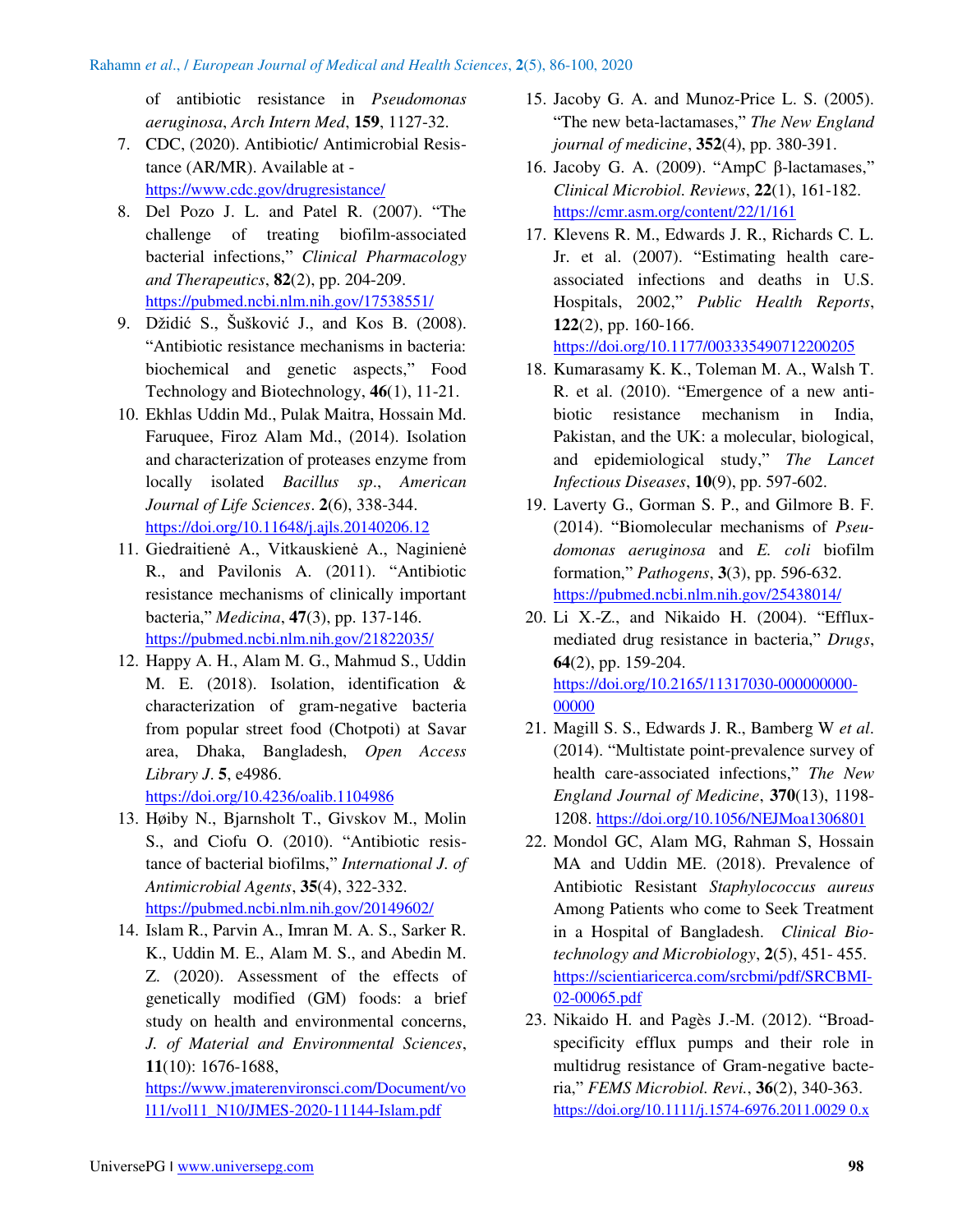- 24. Olivier Jolliet, (2005). Spread of antibiotic resistance in the environment and in humans, School of Public Health, University of Michigan, USA.
- 25. Pucci M. J. and Dougherty T. J. (2002). "Direct quantitation of the numbers of individual penicillin-binding proteins per cell in *Staphylococcus aureus*," *J. of Bacteriology*, **184**(2), pp. 588-591. [https://www.ncbi.nlm.nih.gov/pmc/articles/PMC](https://www.ncbi.nlm.nih.gov/pmc/articles/PMC139569/) [139569/](https://www.ncbi.nlm.nih.gov/pmc/articles/PMC139569/)
- 26. Rahman MA, Ahmad T, Mahmud S, Uddin ME, and Ahmed R. (2019). Isolation, identification and antibiotic sensitivity pattern of Salmonella spp. from locally isolated egg samples, *Am. J. Pure Appl. Sci*., **1**(1), 1-11. <https://doi.org/10.34104/ajpab.019.019111>
- 27. Rice L. B. (2008). "Federal funding for the study of antimicrobial resistance in nosocomial pathogens: no ESKAPE," *Journal of Infectious Diseases*, **197**(8), pp. 1079-1081. <https://doi.org/10.1086/533452>
- 28. Rice L. B. (2010). "Progress and challenges in implementing the research on ESKAPE pathogens," *Infection Control and Hospital Epidemiology*, **31**(1), pp. S7-S10. <https://doi.org/10.1086/655995>
- 29. Schweizer H. P. (2003). "Efflux as a mechanism of resistance to antimicrobials in *Pseudomonas aeruginosa* and related bacteria: unanswered questions," *Genetics and Molecular Research*, **2**(1), pp. 48-62. <https://pubmed.ncbi.nlm.nih.gov/12917802/>
- 30. Shahen MZ, Mahmud S, Uddin ME and Alam MS. (2019). Effect of antibiotic susceptibility and inhibitory activity for the control of growth and survival of microorganisms of extracts of *Calendula officinalis*, *Eur. J. Med. Health Sci*. **1**(1), 1-9.

<https://doi.org/10.34104/ejmhs.0190109>

- 31. Sharma G., Rao S., Bansal A., Dang S., Gupta S., and Gabrani R. (2014). "*Pseudomonas aeruginosa* biofilm: potential therapeutic targets," *Biologicals*, **42**(1), pp. 1-7. <https://pubmed.ncbi.nlm.nih.gov/24309094/>
- 32. Sun J., Deng Z., and Yan A. (2014). "Bacterial multidrug efflux pumps: mecha-nisms,

physiology and pharmacological exploitations," *Biochemical and Biophysical Research Communications*, **453**(2), 254-267. <https://doi.org/10.1016/j.bbrc.2014.05.090>

- 33. Tang S. S., Apisarnthanarak A., and Hsu L. Y. (2014). "Mechanisms of β-lactam antimicrobial resistance and epidemiology of major community and healthcare-associated multidrug-resistant bacteria," *Advanced Drug Delivery Reviews*, **78**, pp. 3-13. <https://pubmed.ncbi.nlm.nih.gov/25134490/>
- 34. Thomson J. M. and Bonomo R. A. (2005) "The threat of antibiotic resistance in Gramnegative pathogenic bacteria: β-lactams in peril!," *Current Opinion in Microbiology*, **8**(5), pp. 518-524.

## <https://doi.org/10.1016/j.mib.2005.08.014>

35. Uddin M. E., Ahmad T., Ray S. K., and Ahammed T. (2017). Thermotolerant extracellular proteases produced by *B. subtilis* isolated from local soil that representing industrial applications. *J. of Pure and Applied Microbiol*. **11**(2), 733-741.

<https://doi.org/10.22207/JPAM.11.2.12>

- 36. US Congress, (1995). Impacts of antibioticresistant bacteria: thanks to penicillin-he will come home!, 1995 Washington, DC. Office of Technology Assessment, Congress.
- 37. US FDA, (2004). Animation of Antimicrobial Resistance (text version), Content current as of: 04/30/2020. Available at [https://www.fda.gov/animal-veterinary/antimi](https://www.fda.gov/animal-veterinary/antimi%20crobial-resistance/animation-antimicrobial-resis%20tance-text-version)  [crobial-resistance/animation-antimicrobial-resis](https://www.fda.gov/animal-veterinary/antimi%20crobial-resistance/animation-antimicrobial-resis%20tance-text-version)  [tance-text-version](https://www.fda.gov/animal-veterinary/antimi%20crobial-resistance/animation-antimicrobial-resis%20tance-text-version)
- 38. Vaez H., Faghri J., Isfahani B. N *et al*. (2014). "Efflux pump regulatory genes mutations in multidrug resistance Pseudomonas aeruginosa isolated from wound infections in Isfahan hospitals," *Adv. Biomedical Research*, **3(1)**, 117. <https://doi.org/10.4103/2277-9175.133183>
- 39. WHO, (2015). How to stop antibiotic resistance? Here's a WHO prescription. 20 November 2015. Available at [https://www.who.int/mediacentre/commentaries/](https://www.who.int/mediacentre/commentaries/stop-antibiotic-resistance/en/) [stop-antibiotic-resistance/en/](https://www.who.int/mediacentre/commentaries/stop-antibiotic-resistance/en/)